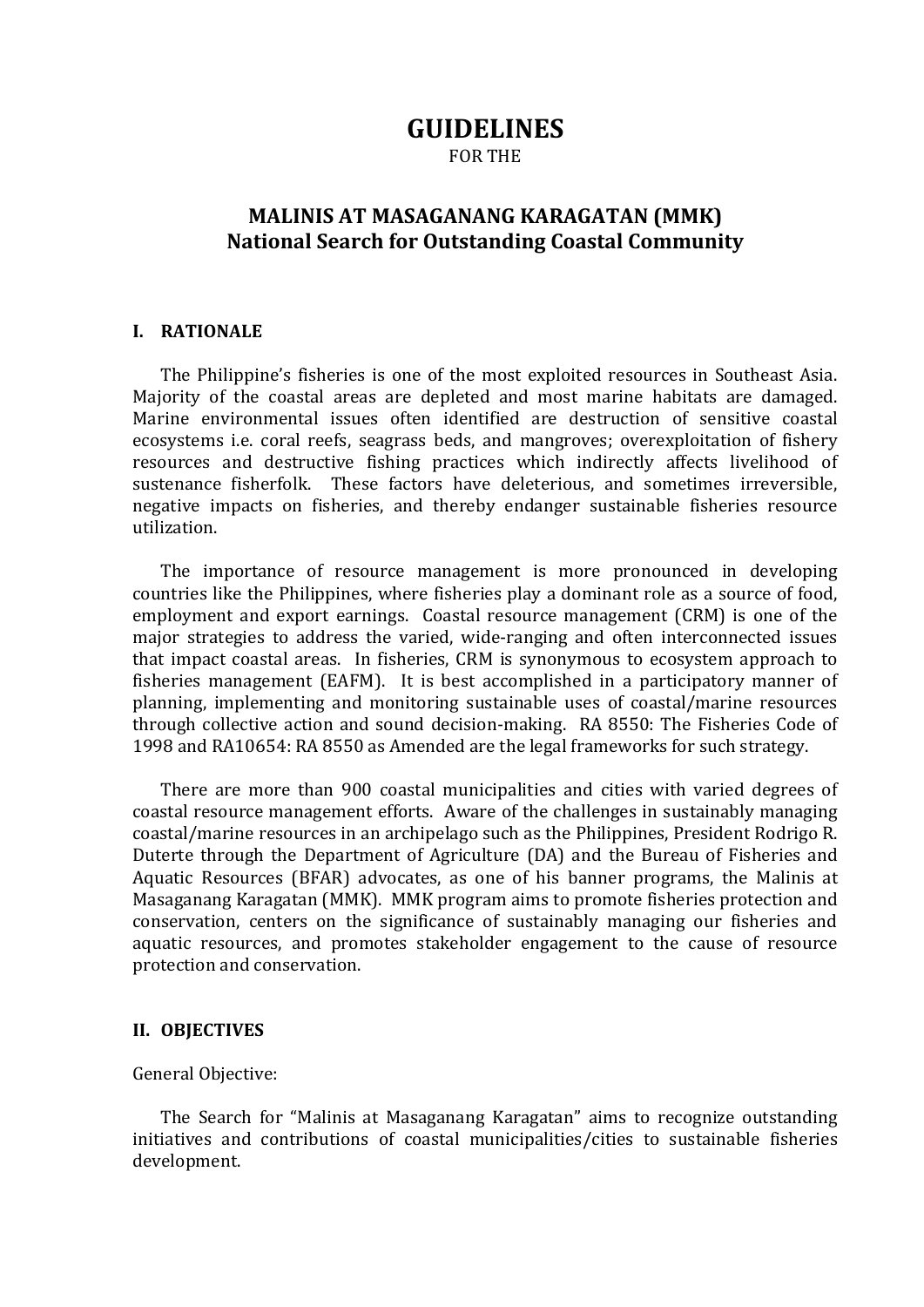## Specific Objectives:

- 1. To identify coastal municipalities/cities that:
	- a. Have exemplary initiatives and accomplishment in the effort against illegal fishing and observance of ecosystem approach to fisheries resource management measures such as off-fishing season and ban on the collection of endangered species, among others;
	- b. Have established, formulated and adopted Marine Protected Area (MPA) or Fisheries Managed Area;
	- c. Have kept coastal waters clean of domestic solid and/or liquid wastes, garbage or industrial effluence flowing to the sea as a result of innovative waste management or other programs;
	- d. Have a successful mangrove protection and rehabilitation program;
	- e. Have accomplished or implemented unique or innovative operational schemes on coastal resource management;
	- f. Have initiated programs with LGU-funded budget for coastal/fisheries resource management;
- 2. To document the best practices and strategies of these outstanding municipalities/cities and promote their replication or adoption among other LGUs
- 3. To encourage other LGUs to:
	- a. Adopt best practices and promote awareness on conservation, management and sustainable development of the municipal waters and provide sufficient funds for these endeavors;
	- b. Encourage active participation on the implementation of Municipal Fisheries Ordinance, RA 8550 as amended by RA 10654 and other pertinent laws;
	- c. Enhance partnership between LGUs, other line agencies and the fishing community in the management of fisheries and coastal resources.

# **III. COVERAGE**

In the first year of project implementation, MMK shall be limited to coastal municipalities and cities. However, in the succeeding years of implementation, the project shall be expanded to include inland ecosystems.

# **IV. MECHANICS**

- 1. All coastal municipalities/cities that have relevant programs and projects based on the criteria which have been operational for at least one (1) year may be nominated or participate in the search.
- 2. Nomination must be done through or by the Office of the Municipal/City Mayor of the municipal/city government.
- 3. Nomination forms shall be distributed by the Bureau of Fisheries and Aquatic Resources (BFAR) or can be downloaded from the BFAR's website.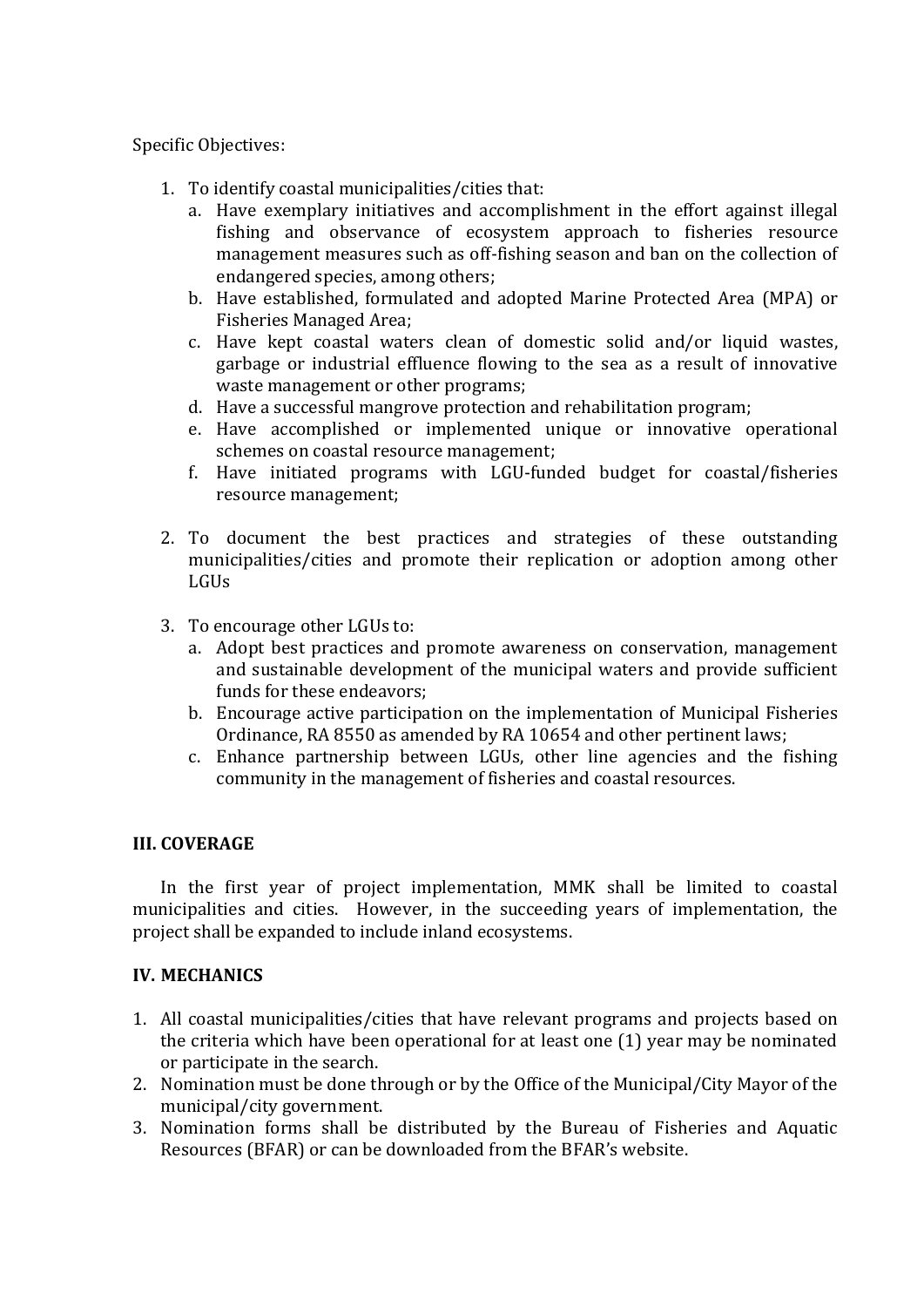- 4. Duly accomplished nomination forms and documentary requirements shall be submitted to the regional office of the Bureau of Fisheries and Aquatic Resources (BFAR) for regional technical evaluation. Deadline for submission shall be on or before 29 November 2016.
- 5. There shall only be one national winner for outstanding municipality/city that shall bear the title of "Malinis at Masaganang Karagatan".
- 6. The National Technical Search Committee's (NTSC) decision is final and irrevocable once declared by the National Steering Committee (NSC) and affirmed by the Secretary of the Department of Agriculture.
- 7. A national winner can still compete the following year after winning. However, if the same coastal municipality/city consistently bags the 1<sup>st</sup> prize for three consecutive years, it will be disqualified to join the contest on the fourth year and shall become a Hall of Famer.
- 8. Timeline:

| <b>Activity</b>                                                 | <b>DATES</b>             |
|-----------------------------------------------------------------|--------------------------|
| <b>LGU Submission of Nomination</b>                             | 29 November 2016         |
| <b>Regional Evaluation</b>                                      | 1-6 December 2016        |
| 1st Level of National Evaluation (desk evaluation)              | 7-10 December 2016       |
| 2 <sup>nd</sup> Level of National Evaluation (field evaluation) | 12-16 December 2016      |
| Approval of National Steering Committee                         | 19-21 December 2016      |
| Awarding                                                        | 27, 28, 29 December 2016 |

# **V. SEARCH AND EVALUATION**

# **A. Documentary Requirements**

a. MMK Documentation

The MMK Documentation shall be prepared by the nominated coastal municipality/city to be assisted by the fisheries technician of the Office of the Municipal/City Agriculturist. The Municipal/City Agriculturist shall attest to the veracity and completeness of the information compiled in a scrap book.

The Documentation shall contain the following documents:

- I. Title Page
- II. Certification by the coastal Municipal/City Agriculturist attesting the veracity and completeness of the information contained in the Documentation.
- III. Table of Contents
	- A. Municipal Fisheries Profile
	- B. Summary of Accomplishments
	- C. Discussion of Major Points (Criteria)
- IV. Nomination Form (please see Annex I)
- V. Annexes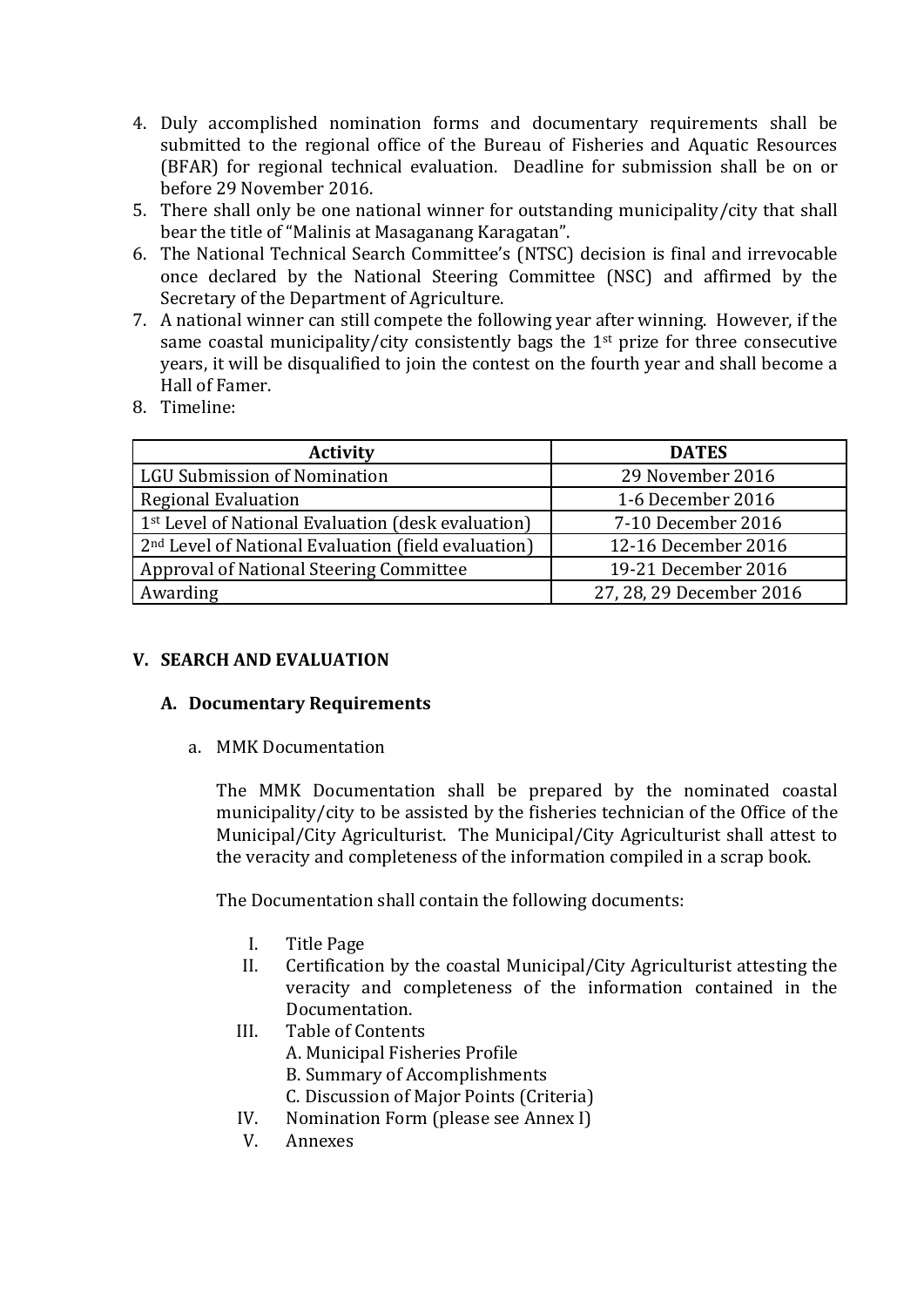These documents shall:

- 1. Be prepared using A4 size paper, and appropriately bound.
- 2. There shall be page numbering, to be reflected in the Table of Contents.
- 3. It shall not exceed 100 pages, excluding annexes.
- 4. An electronic copy of all contents of the scrapbook must be submitted to the NTSC in a CD.
- b. Regional Technical Search Committee Documents

The Regional Technical Search Committee shall submit the following documents of the regional nominee to the National Technical Search Committee in aid of evaluation:

- i. Audio-visual presentation about the coastal municipality/city and its accomplishments (maximum of 30 minutes, in DVD).
- ii. Short video footages of the coastal municipality/city's operational activities and other features that should be given special focus may be submitted. This should also be in DVD.
- iii. Evaluation form accomplished and signed by the Chairperson of the Regional Technical Search Committee.
- iv. Descriptive evaluation of the regional nominee duly signed by the chairperson of the regional technical search committee.

# **B. Evaluation Process**

The search and evaluation process shall be conducted starting at the Regional Level and ends at the National Level. The Regional Technical Search Committee (RTSC) shall be organized and headed by the BFAR Regional Director. The RTSC shall evaluate the candidates using the criteria and evaluation process set herein. Furthermore, they shall determine and endorse the top regional winner to the National Technical Search Committee.

| Chairperson                                    | <b>BFAR Regional Director</b>       |
|------------------------------------------------|-------------------------------------|
| Vice Chairperson                               | DA Regional Executive Director      |
| Members                                        | <b>DENR Regional Representative</b> |
|                                                | <b>DILG Regional Representative</b> |
| Philippine Coast Guard Regional Representative |                                     |
|                                                | <b>BFAR FRMLED</b>                  |
| Secretariat                                    | <b>BFAR Regional Staff</b>          |

The National Technical Search Committee (NTSC) shall be composed of DA-BFAR technical personnel for the purpose.

| Chair       | Sandra Victoria R. Arcamo, Fisheries Resource Management Division  |
|-------------|--------------------------------------------------------------------|
| Members     | Melanie Guerra, Fisheries Planning and Economic Division           |
|             | Nilo S. Katada, Fisheries Resource Protection and Law Enforcement  |
|             | Team                                                               |
|             | Mildred M. Buazon, Administrative Division                         |
|             | Abigail Javier, National Brackishwater Fisheries Technology Center |
| Secretariat | Nazario Briguera, Information and Public Relations Group           |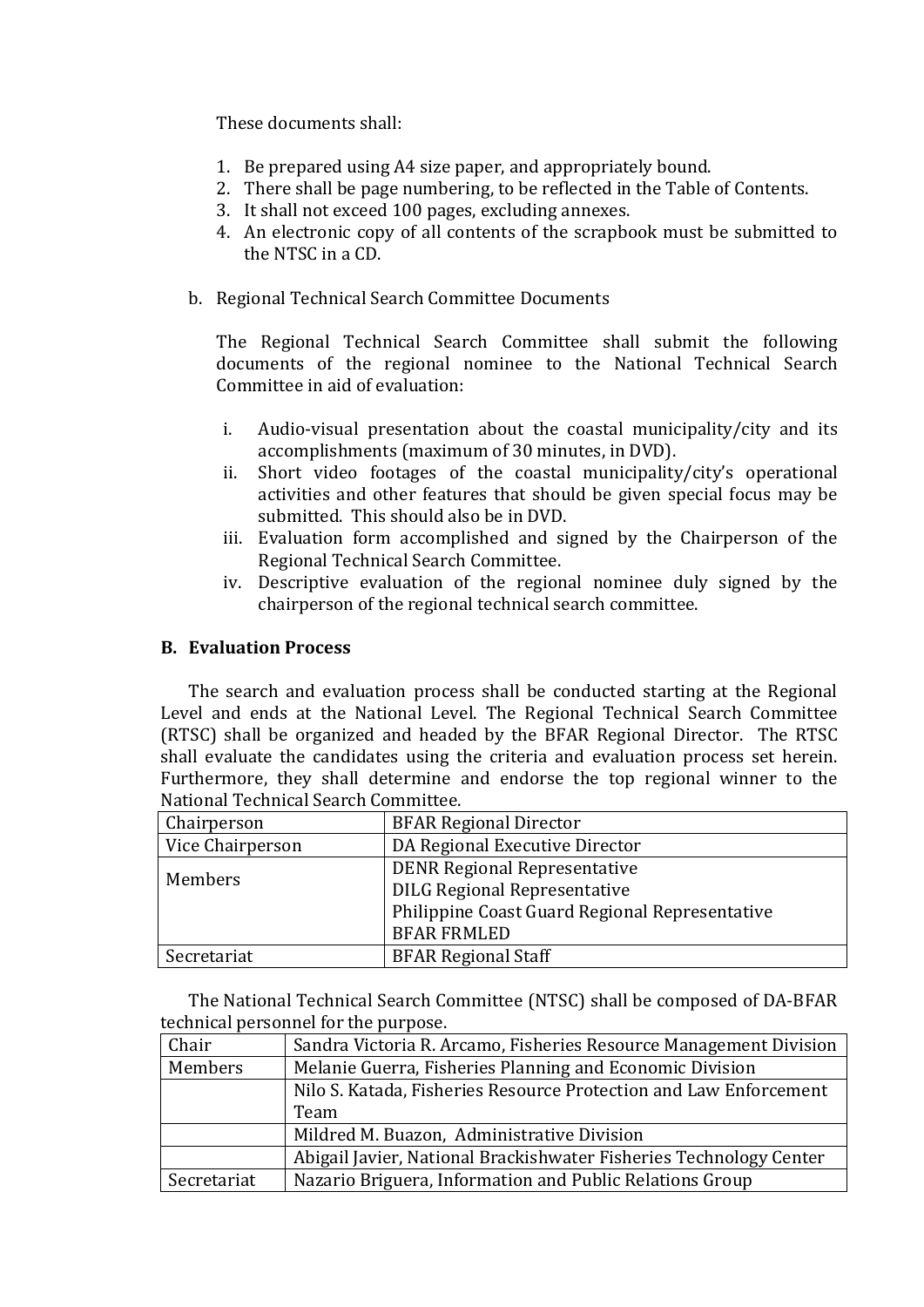The NTSC shall conduct two-stage evaluation of the 15 regional nominees: 1.) desk evaluation to determine the shortlist of five (5) finalists, and 2.) field validation to identify the top three (3) finalists. The results of the screening and field validation shall be submitted to the NSC.

|             | Team 1               | Team 2            | Team 3         | Team 4          | Team 5       |
|-------------|----------------------|-------------------|----------------|-----------------|--------------|
| Chair       | Sandra V.R.          | Mildred M.        | Melanie        | Nilo S. Katada, | Abigail      |
|             | Arcamo, FRMD         | Buazon,           | Guerra, FPED   | <b>FRPLET</b>   | Javier,      |
|             |                      | Admin             |                |                 | <b>NBFTC</b> |
| Members     | Rafael               | <b>Bernadette</b> | Mercedita      | Renezaldy       | Janice       |
|             | Ramiscal, CFD        | Soliven, FRMD     | Tan, FRMD      | Porlaje, FRMD   | Tuante,      |
|             |                      |                   |                |                 | FRMD         |
|             | Elymir AR-J          | Ronnie            | Efren Hilario, | Marylene        | November     |
|             | Tunacao, FPED        | Romero,           | <b>CFD</b>     | Mandreza,       | Romena,      |
|             |                      | <b>NFRDI</b>      |                | <b>CFD</b>      | <b>NFRDI</b> |
|             | Ohjee                | Reli Garcia,      | LitoArnuco,    | Crejay Lacena,  | Leah         |
|             | Cabilogan,           | <b>FRPLET</b>     | <b>FRMD</b>    | <b>FRPLET</b>   | MyrCadapan   |
|             | <b>FRPLET</b>        |                   |                |                 | , IFAD       |
|             | Francisco            | Nasser            | RosarieArreza  | Ada Corina      | Marco        |
|             | Torres Jr.,          | Briguera,         | , FPED         | Togonon,        | Perez,       |
|             | <b>NFRDI</b>         | <b>IPRG</b>       |                | <b>FPED</b>     | <b>NFRDI</b> |
|             | Regional DA          | Regional DA       | Regional DA    | Regional DA     | Regional DA  |
|             | rep                  | rep               | rep            | rep             | rep          |
|             | <b>Regional DENR</b> | Regional          | Regional       | Regional        | Regional     |
|             | rep                  | DENR rep          | DENR rep       | DENR rep        | DENR rep     |
|             | <b>Regional DILG</b> | Regional DILG     | Regional DILG  | Regional DILG   | Regional     |
|             | rep                  | rep               | rep            | rep             | DILG rep     |
|             | Regional PCG         | Regional PCG      | Regional PCG   | Regional PCG    | Regional     |
|             | rep                  | rep               | rep            | rep             | PCG rep      |
| Secretariat | Micah Manalo         | Robert Roca       | Glaiza         | Elizabeth       | Adrian       |
|             | <b>IPRG</b>          | FRMD              | Hernandez      | Illavera FRMD   | Mendizabal   |
|             |                      |                   | <b>IPRG</b>    |                 | <b>IPRG</b>  |

Considering the very tight schedule to do the field evaluation, the NTSC shall conduct simultaneous field validation. The field evaluators are as follows:

The National Steering Committee (NSC) is tasked to provide policy guidelines for the search, ensure availability of financial requirements in the implementation of the awards, approve and declare the winners. The composition of the NSC is as follows.

| Chairperson      | DA Undersecretary for Fisheries                      |
|------------------|------------------------------------------------------|
|                  | DA Undersecretary for Admin and Finance and Acting   |
| Vice Chairperson | Chief of Staff                                       |
|                  | Chair: Drusila Esther E. Bayate, BFAR Asst. Director |
|                  | Members:                                             |
| Secretariat      | 1. Dr. Ulysses Montojo, NFRDI                        |
|                  | 2. Florida Dieta, NBFTC                              |
|                  | 3. Abraham Perez, BFAR                               |
|                  | 4. Julio Casillan, BFAR Consultant                   |

The NSC shall review and concur the results provided by the NTSC and endorse the top three winners to the Secretary of the Department of Agriculture for his affirmation.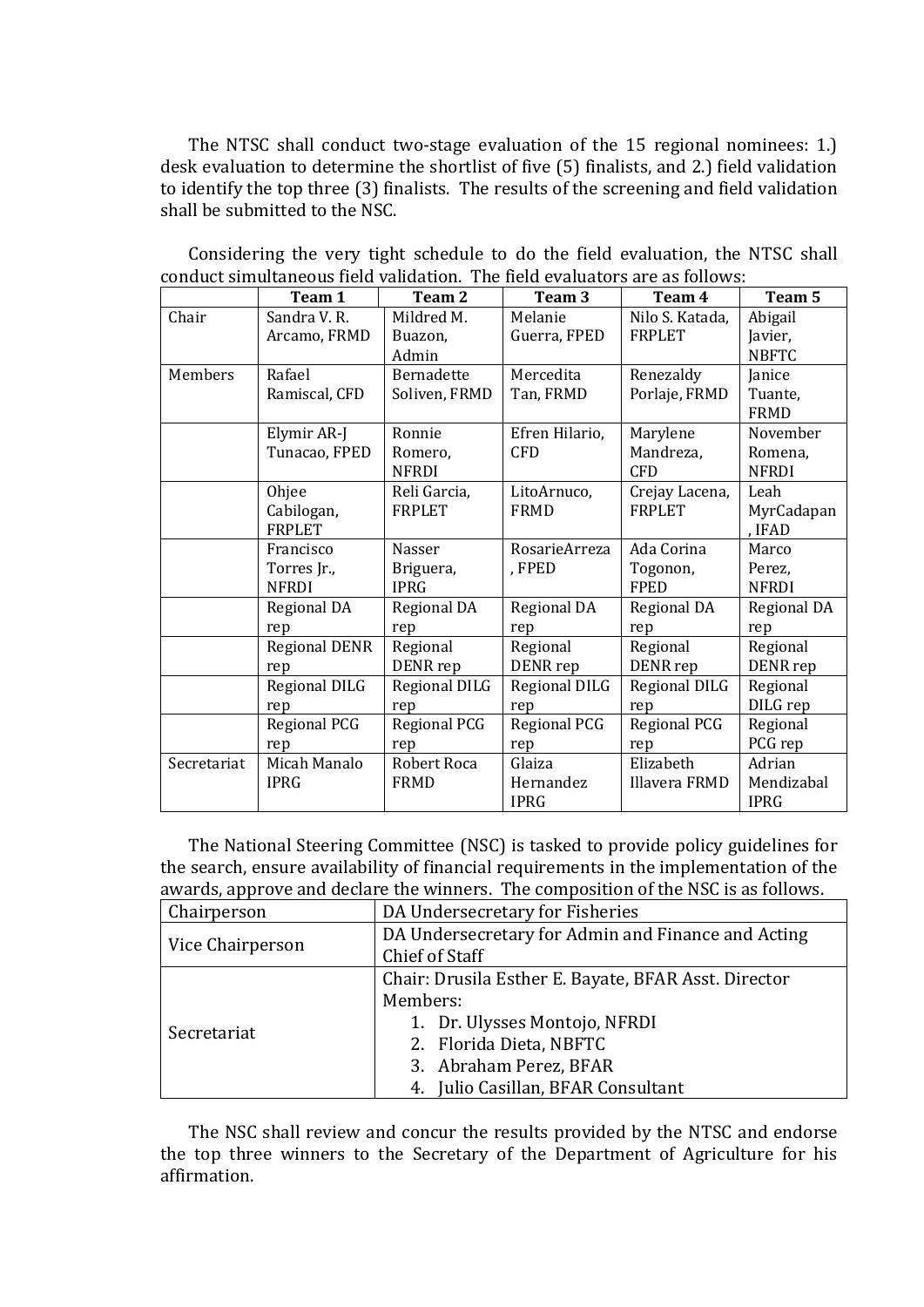In each of the levels of evaluation, the scoring system shall be used. Every evaluator shall rate the nominee and give point scores using the set of criteria and point system discussed below. The total score for each nominee is determined by adding the scores garnered in all criteria. The total scores of the evaluators shall then be tallied to identify who among the nominees got the highest score.

The search committee in each level of evaluation will be guided by an internal rules and regulations governing cases that require the committee's decision (e.g., how to break a tie, cut-off score but not below 85%, etc.); however, these rules and regulations must be determined prior to actual evaluation so as not to impede the objectivity of the search. Only cases not identified prior to actual evaluation shall be resolved in the course of the process or elevated to higher body for resolution.

### **VI. CRITERIA FOR EVALUATION** (please see next page and Annex II)

#### **VI. AWARD**

The most outstanding MMK winners shall receive the following award in the form of fisheries livelihood projects:

| Category     | <b>National</b>         | Regional               |
|--------------|-------------------------|------------------------|
| First Prize  | Plaque + $P$ 20,000,000 | Plaque + $P$ 2,000,000 |
| Second Prize | Plaque + P $5,000,000$  | Plaque + $P$ 1,000,000 |
| Third Prize  | Plaque + P $3,000,000$  | Plaque + P $500,000$   |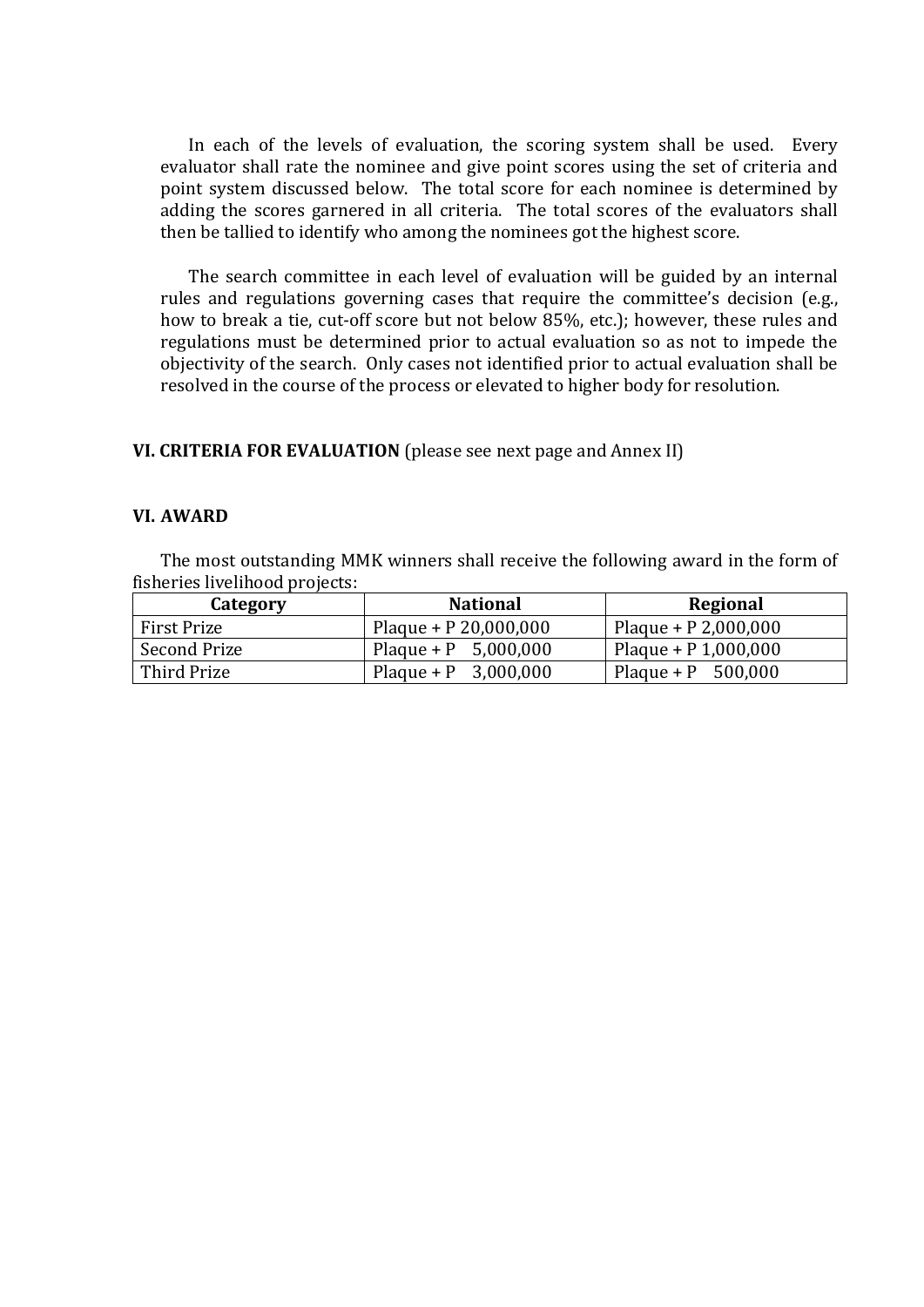# **Evaluation Criteria**

| <b>CRITERIA</b>                                    | <b>KEY INDICATORS</b>                                                                                                                                   | <b>MEANS OF VERIFICATION</b>                                                                                                                 | <b>SCORE</b> | $\frac{0}{0}$ |
|----------------------------------------------------|---------------------------------------------------------------------------------------------------------------------------------------------------------|----------------------------------------------------------------------------------------------------------------------------------------------|--------------|---------------|
| <b>Management Effectiveness</b><br><b>Subtotal</b> |                                                                                                                                                         |                                                                                                                                              | 46%          |               |
|                                                    | Management Interventions to address Illegal Fishing                                                                                                     |                                                                                                                                              | 10 pts       |               |
|                                                    | Fishers' registration                                                                                                                                   | <b>FishR Database</b>                                                                                                                        | 3 pts        |               |
|                                                    | Boat and Gear inventory and licensing                                                                                                                   | BoatR/Records                                                                                                                                | 3 pts        |               |
|                                                    | Establishment of user fees and access<br>rights                                                                                                         | Records and fees paid                                                                                                                        | 2 pts        |               |
|                                                    | <b>IEC</b> continuing                                                                                                                                   | IEC materials and report                                                                                                                     | 2 pts        |               |
|                                                    | Local participation and LGU support                                                                                                                     |                                                                                                                                              | 10pts        |               |
|                                                    | Consultation with and participation of<br>stakeholders and local community in<br><b>Coastal Resource Management</b>                                     | Organization of FARMCs, Membership in<br>management committees like resource<br>management, M&E, IEC, livelihood,<br>capacity building, etc. | 2 pts        |               |
|                                                    | Roles of stakeholders and groups active<br>in CRM are well-defined                                                                                      | Minutes of regular meetings and General<br>Assembly                                                                                          | 2 pts        |               |
|                                                    | <b>Basic Municipal/City Fisheries</b><br>Ordinance enacted and adopted                                                                                  | Approved document (ordinance)                                                                                                                | 3 pts        |               |
|                                                    | CRM Plan formulated and adopted                                                                                                                         | Signed document - resolution and<br>ordinance                                                                                                | 3 pts        |               |
| Enforcement and compliance                         |                                                                                                                                                         | 10 pts                                                                                                                                       |              |               |
|                                                    | Enforcement team in place                                                                                                                               | Number of deputized enforcers with IDs                                                                                                       | 3 pts        |               |
|                                                    | Functional law enforcement with<br>facilities and equipment                                                                                             | guardhouse, patrol boats, radios, search<br>lights, etc.; patrolling logbook                                                                 | 3 pts        |               |
|                                                    | Reduction in violations and destructive<br>activities, e.g. active gears, dismantling<br>of mariculture structures causing<br>obstruction to water flow | Patrolling and violations logbook;<br>summary report of violations;<br>apprehensions; litigations                                            | 2 pts        |               |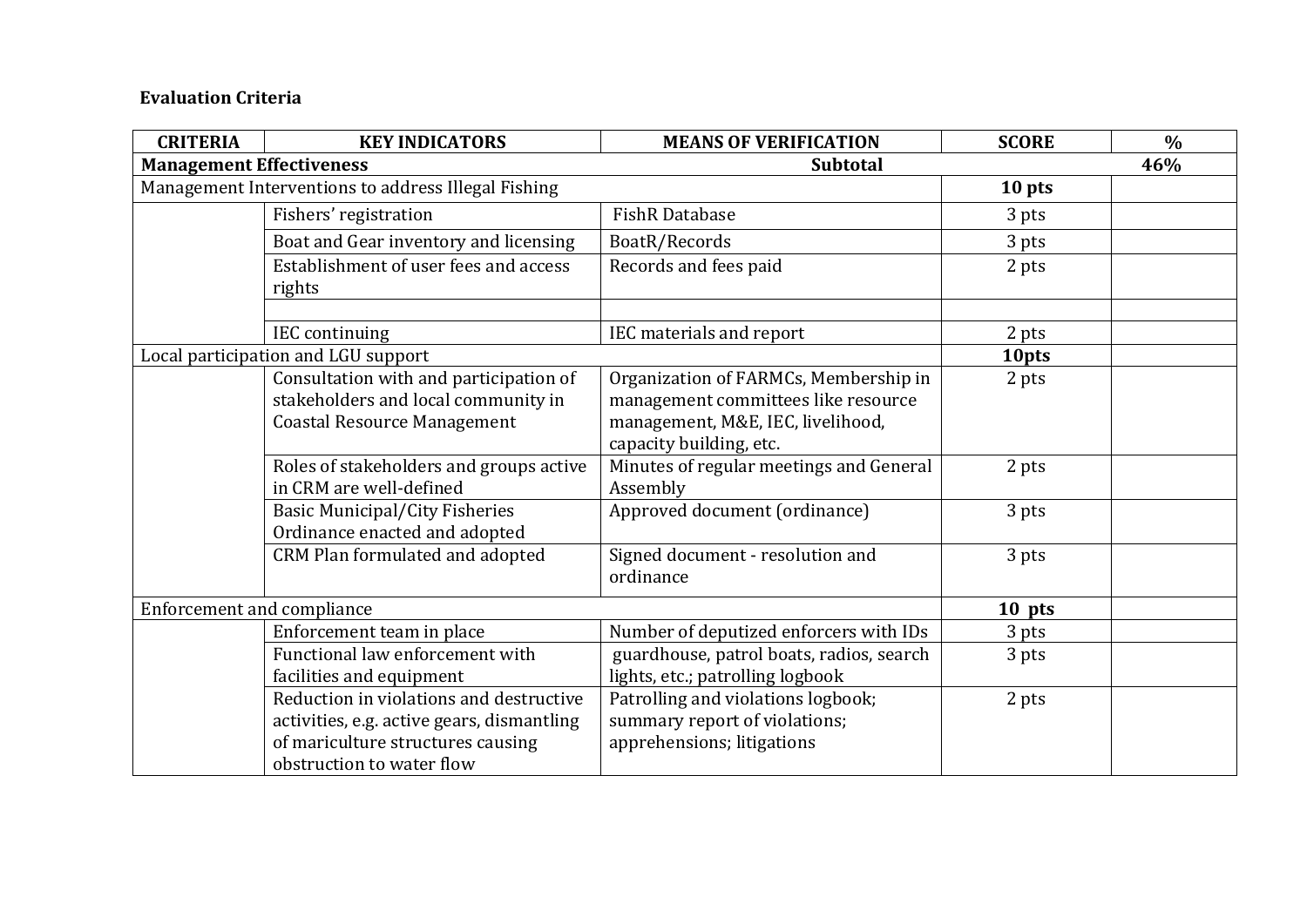|                                     | Regulation of activities e.g. zonation of   | Basic Municipal Fisheries Ordinance or  | 2 pts  |     |
|-------------------------------------|---------------------------------------------|-----------------------------------------|--------|-----|
|                                     | different marine water uses,                | other legal instruments                 |        |     |
|                                     | declaration of seasonal closure;            |                                         |        |     |
|                                     | establishment of Fish Sanctuaries;          |                                         |        |     |
|                                     | <b>Mangrove Reforestation</b>               |                                         |        |     |
| <b>Sustainability of Management</b> |                                             |                                         | 10 pts |     |
|                                     | Institutionalization and Sustainability     | <b>CRM Plans; Municipal Fisheries</b>   | 3 pts  |     |
|                                     | of Fisheries Management                     | Development Plan; Comprehensive Land    |        |     |
|                                     |                                             | Use Plan (CLUP)                         |        |     |
|                                     | Monitoring and Evaluation System            | Regular monitoring reports on the state | 3 pts  |     |
|                                     |                                             | of fisheries and aquatic resources      |        |     |
|                                     |                                             |                                         |        |     |
|                                     | Capacity-building on Fisheries              | Documentation on the number and         | 2 pts  |     |
|                                     | Management                                  | types of trainings provided, number of  |        |     |
|                                     |                                             | beneficiaries                           |        |     |
|                                     | Fund sourcing,                              |                                         | 2 pts  |     |
|                                     |                                             |                                         |        |     |
|                                     | Incentives and awards received              |                                         | 6 pts  |     |
|                                     | Incentives for good CRM                     | Recognition and awards certificates     | 6 pts  |     |
|                                     | <b>Biophysical and ecological Impacts</b>   | <b>Subtotal</b>                         |        | 32% |
| <b>Enhanced productivity</b>        |                                             |                                         | 16 pts |     |
|                                     | Increased fish and aquatic life             | monitoring reports, trends of           | 8 pts  |     |
|                                     | abundance                                   | abundance/diversity monitoring, site    |        |     |
|                                     |                                             | validation and inspection; photo-       |        |     |
|                                     |                                             | documentation                           |        |     |
|                                     | Increase in catch rates, increase in sizes. | Catch monitoring data from NSAP         | 8 pts  |     |
|                                     | "recovery" of valuable target species       |                                         |        |     |
| Improved quality of marine waters   |                                             | 16 pts                                  |        |     |
|                                     | Increase in coral cover and/or seagrass     | Baseline profile vis a vis monitoring   | 8 pts  |     |
|                                     | cover; survival of and quality of           | reports                                 |        |     |
|                                     | mangrove species improvement of             |                                         |        |     |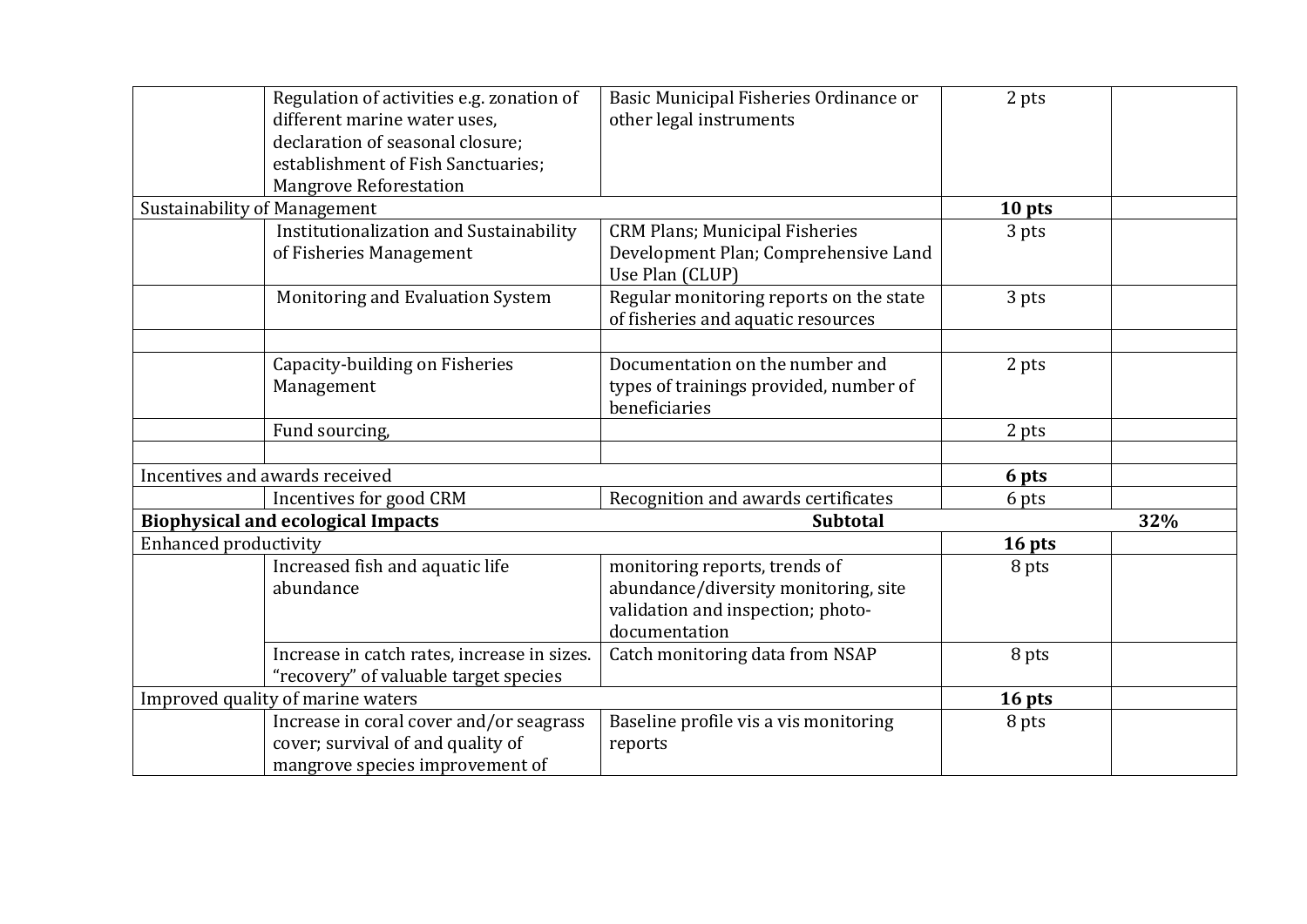| water quality (e.g. clearer water,<br>reduced siltation; no domestic waster;<br>industrial effluence)                              |                                                   |        |        |
|------------------------------------------------------------------------------------------------------------------------------------|---------------------------------------------------|--------|--------|
| Activities undertaken/completed to<br>enhance rehabilitation (e.g. area<br>closures like fish sanctuaries; mangrove<br>plantation) | Reports of on-going/completed<br>activities       | 8 pts  |        |
| <b>Social and Economic Benefits</b>                                                                                                | <b>Subtotal</b>                                   |        | $22\%$ |
| Increased Income                                                                                                                   |                                                   | 11 pts |        |
| Increased income derived from fishing                                                                                              | Interviews with fisherfolk                        | 11 pts |        |
| Increased livelihood                                                                                                               |                                                   | 11 pts |        |
| livelihood opportunities which resulted<br>to improved socio-economic condition                                                    | Project documents, interviews of<br>beneficiaries | 11 pts |        |
|                                                                                                                                    | <b>TOTAL</b>                                      |        | 100%   |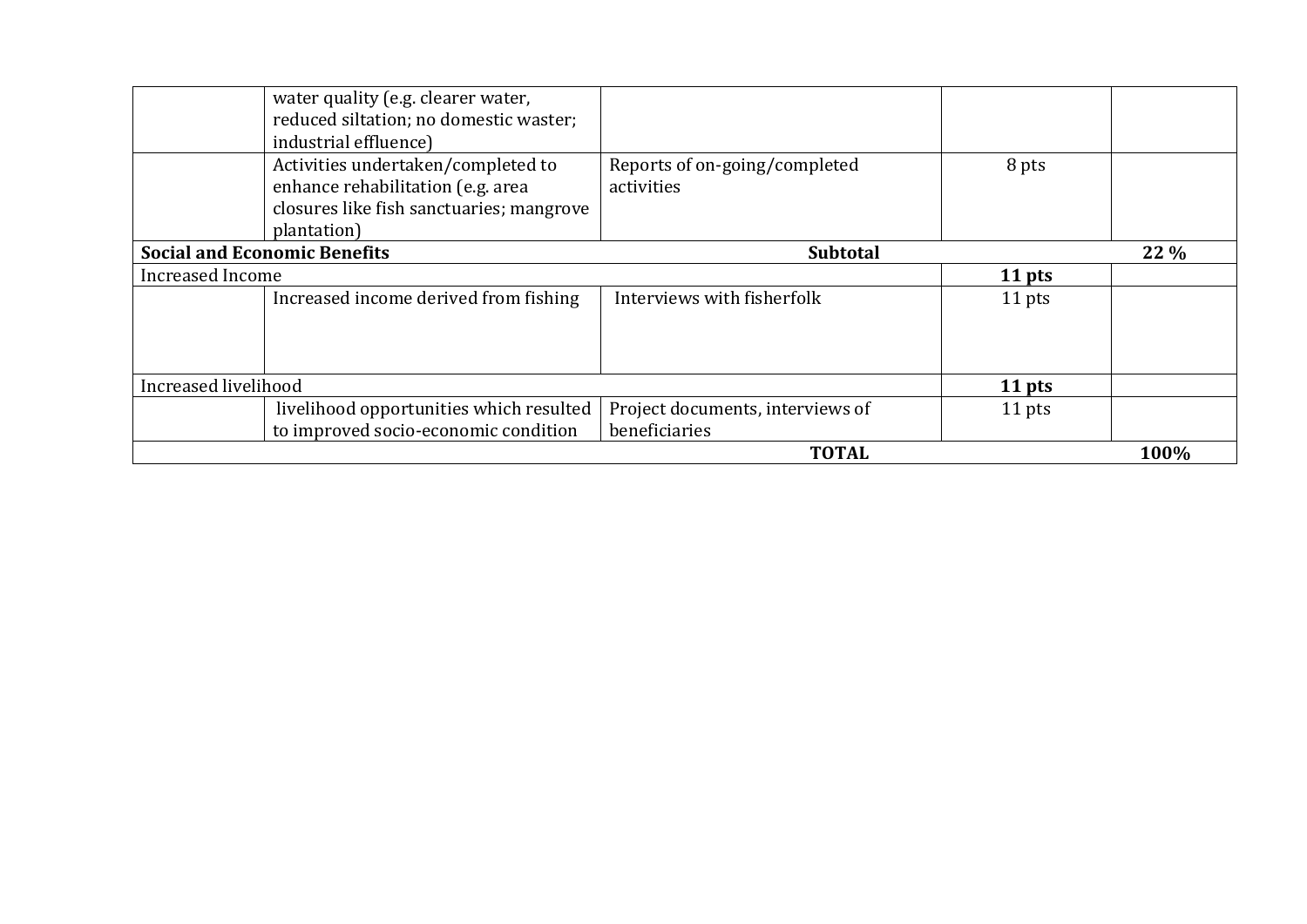# **Annex I**

# NOMINATION FORM **Outstanding "Malinis at Masaganang Karagatan" of the Year\_\_\_\_\_\_\_**

Name of the Municipality/City : \_\_\_\_\_\_\_\_\_\_\_\_\_\_\_\_\_\_\_\_\_\_\_\_\_\_\_\_\_\_\_\_\_\_\_\_\_\_\_\_\_\_\_\_\_\_\_\_\_\_\_\_\_\_\_\_\_

\_\_\_\_\_\_\_\_\_\_\_\_\_\_\_\_\_\_\_\_\_\_\_\_\_\_\_\_\_\_\_\_\_\_\_\_\_\_\_\_\_\_\_\_\_\_\_\_\_\_\_\_\_\_\_\_\_\_\_\_\_\_\_\_\_\_\_\_\_\_\_\_\_\_\_\_\_\_\_\_\_\_\_\_\_\_\_\_\_\_\_\_\_\_\_\_\_\_\_ \_\_\_\_\_\_\_\_\_\_\_\_\_\_\_\_\_\_\_\_\_\_\_\_\_\_\_\_\_\_\_\_\_\_\_\_\_\_\_\_\_\_\_\_\_\_\_\_\_\_\_\_\_\_\_\_\_\_\_\_\_\_\_\_\_\_\_\_\_\_\_\_\_\_\_\_\_\_\_\_\_\_\_\_\_\_\_\_\_\_\_\_\_\_\_\_\_\_\_ \_\_\_\_\_\_\_\_\_\_\_\_\_\_\_\_\_\_\_\_\_\_\_\_\_\_\_\_\_\_\_\_\_\_\_\_\_\_\_\_\_\_\_\_\_\_\_\_\_\_\_\_\_\_\_\_\_\_\_\_\_\_\_\_\_\_\_\_\_\_\_\_\_\_\_\_\_\_\_\_\_\_\_\_\_\_\_\_\_\_\_\_\_\_\_\_\_\_\_\_\_\_

Address (Municipality/Province/Region)

Name of LGU FARMC Coordinator: \_\_\_\_\_\_\_\_\_\_\_\_\_\_\_\_\_\_\_\_\_\_\_\_\_\_\_\_\_\_\_\_\_\_\_\_\_\_\_\_\_\_\_\_\_\_\_\_\_\_\_\_\_\_\_\_\_\_\_

Justification for Nomination:

\_\_\_\_\_\_\_\_\_\_\_\_\_\_\_\_\_\_\_\_\_\_\_\_\_\_\_\_\_\_\_\_\_\_\_\_

Nominated by:

 Signature over Printed Name Position and Agency

\_\_\_\_\_\_\_\_\_\_\_\_\_\_\_\_\_\_\_\_\_\_\_\_\_\_\_\_\_\_\_\_\_\_\_\_\_\_\_\_\_\_\_

Endorsed by:

\_\_\_\_\_\_\_\_\_\_\_\_\_\_\_\_\_\_\_\_\_\_\_\_\_\_\_\_\_\_\_\_

Signature over Printed Name Provincial Fisheries Director or Provincial Fisheries Officer/Provincial Agriculturist

Attested by:

Signature over Printed Name Regional Director, Bureau of Fisheries and Aquatic Resources

\_\_\_\_\_\_\_\_\_\_\_\_\_\_\_\_\_\_\_\_\_\_\_\_\_\_\_\_\_\_\_\_\_\_\_\_\_\_\_